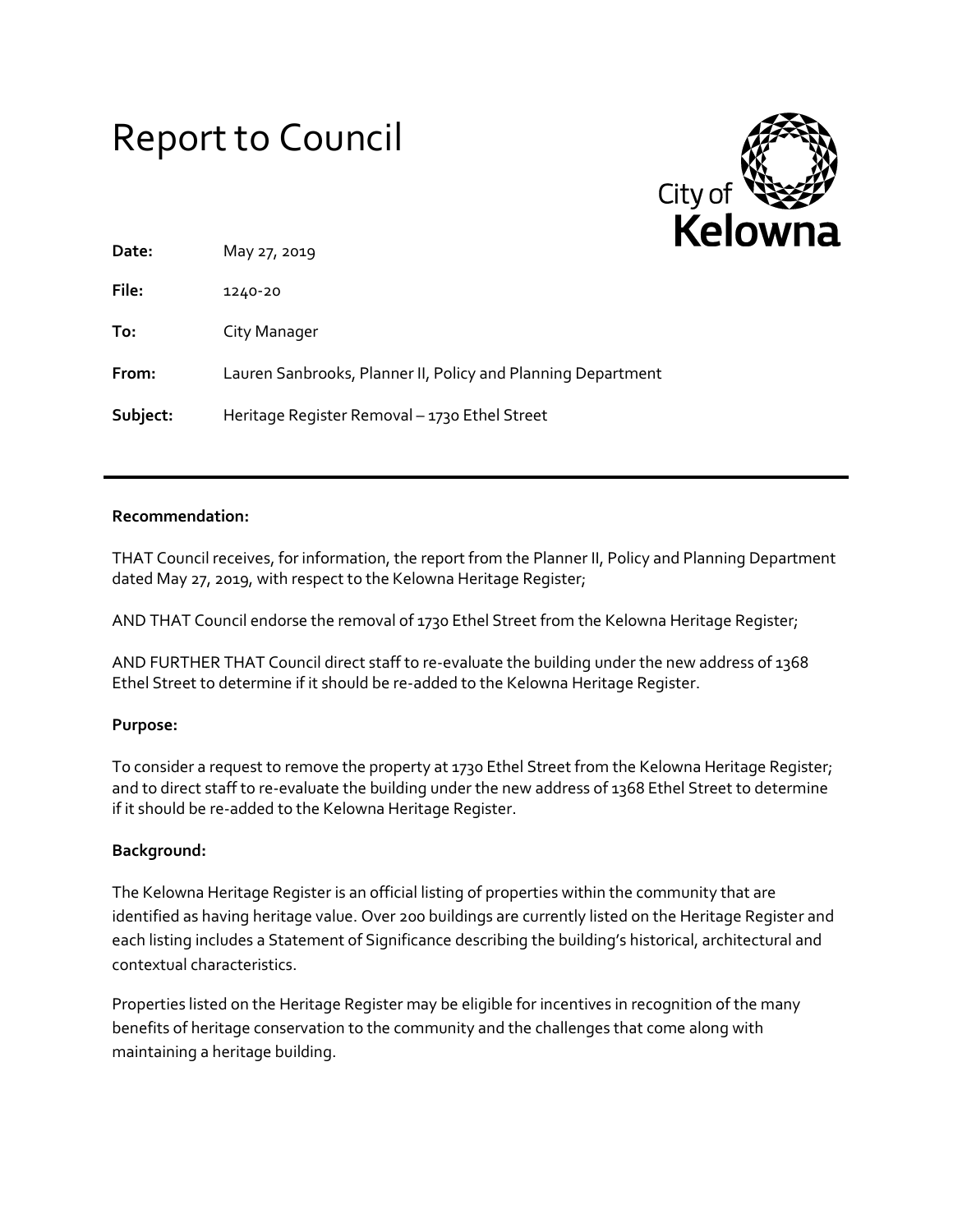Inclusion of a property on the Heritage Register does not constitute Heritage Designation or any other form of long-term heritage protection. The existing development potential of a property is not restricted and the owner is entitled to develop the property in accordance with the permitted uses, density and other regulations of the property's existing zoning. Buildings can be altered and may even be demolished, though there are withholding provisions that enable Council and staff to explore other development options with the property owner.

The heritage value of 1730 Ethel Street is derived primarily from its mostly unaltered appearance as a characteristic example of a simple builder-contractor's house, built in the active inter-war growth period in Kelowna. There is value as well in its builders, who presumably erected many more houses of this type.

The property was added to the Kelowna Heritage Register in 2001. The evaluation of the property at the time of its inclusion gave it a score of 68 (minimum of 55 points needed). The evaluation results relied on high scores for the home's age, the builder, and for its architectural design and integrity, noting at the time that the "minor changes" to the structure were reversible.

As part of a rezoning application (Z16-0081) to 1730 and 1740 Ethel Street, the single family dwelling at 1730 Ethel Street (now identified as 880 Saucier Avenue) was relocated in order to facilitate the development of multiple dwelling housing on the subject property.

As a result of this relocation, the current Statement of Significance is no longer accurate as it reflects the old address. The single family dwelling will need to be re-evaluated to determine if it should be readded to the Kelowna Heritage Register under the new address of 1368 Ethel Street. Should the evaluation determine that the dwelling should be re-added to the Kelowna Heritage Register, a new Statement of Significance would need to be created in order to accurately reflect the house's new address at 1368 Ethel Street.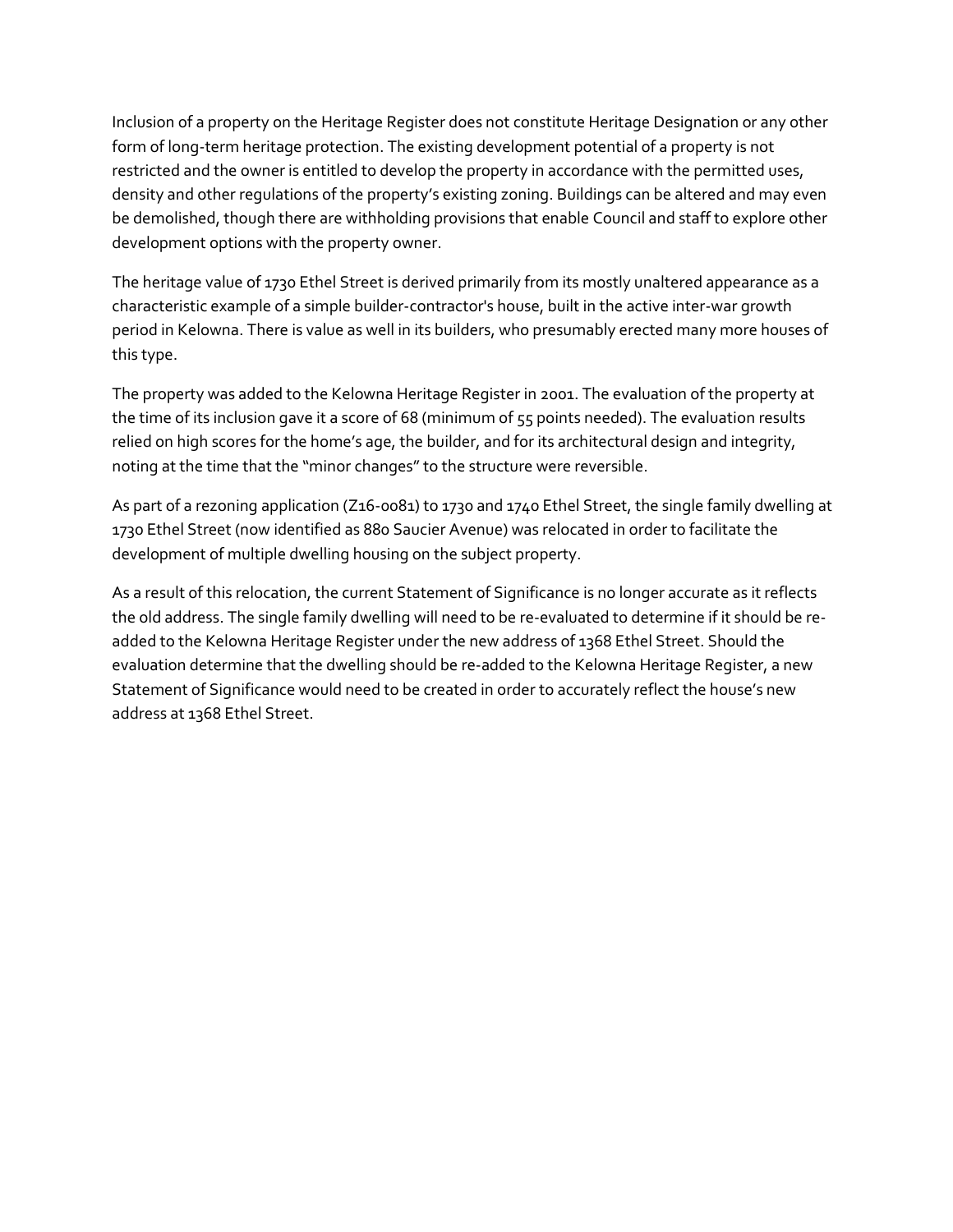**Subject Property Map: Old location – 1730 Ethel Street (now identified as 880 Saucier Avenue)**



**Subject Property Map: New location – 1368 Ethel Street**

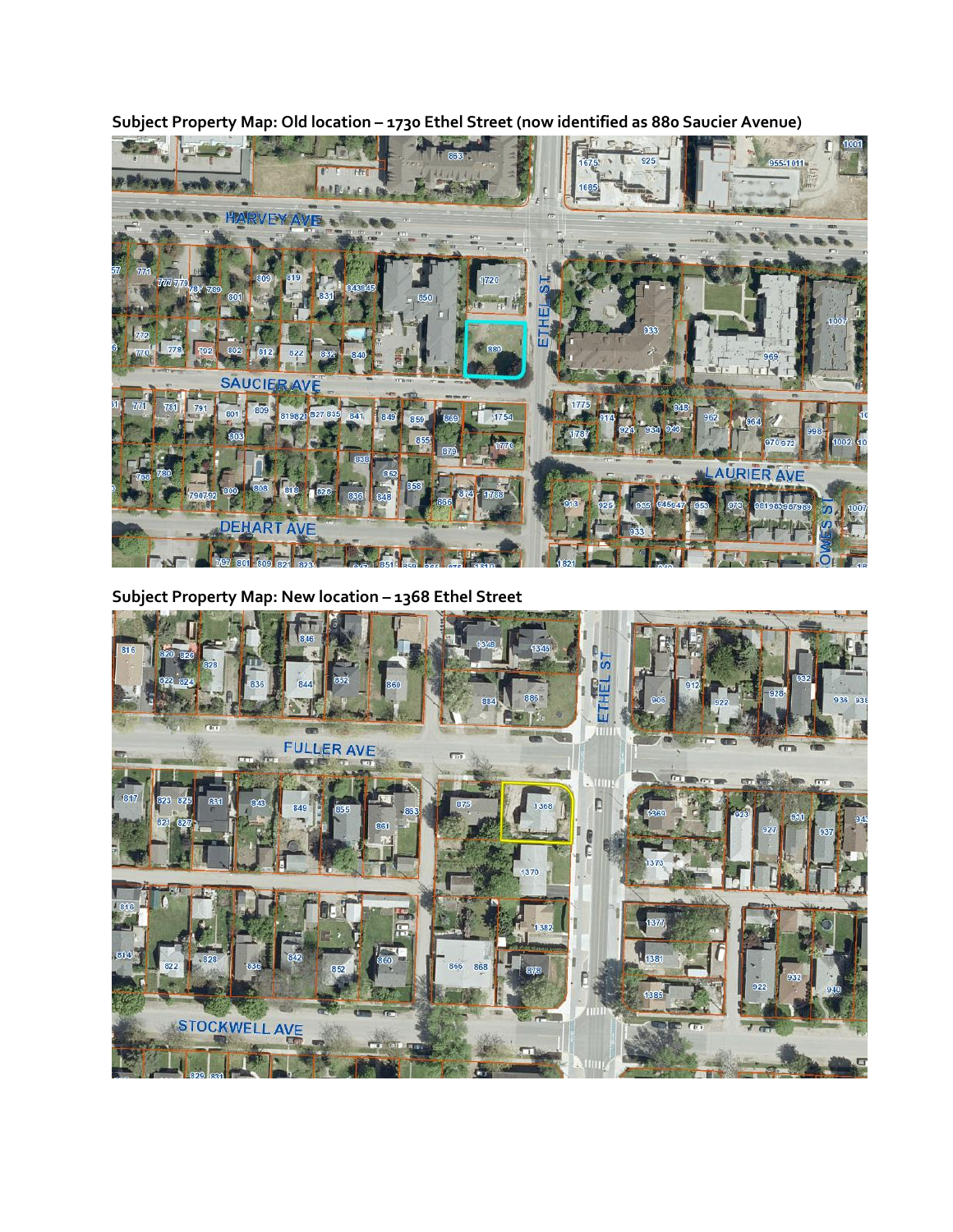#### **Internal Circulation:**

City Clerk Divisional Director, Community Planning & Development Urban Planning Manager Community Planning Supervisor Planner, Urban Planning Department

## **Legal/Statutory Authority:**

Local Government Act, section 954

#### **Legal/Statutory Procedural Requirements:**

Heritage Procedures Bylaw, section 9.10 Kelowna Heritage Register

9.1 The registered **owner** of real property within the City of Kelowna, or an agent authorized in writing, may submit a written request to add a building(s) to or remove a building(s) from the Kelowna **Heritage Register** pursuant to Section 598 of the *Local Government Act*.

9.2 Written requests will be reviewed by the Policy & Planning Department on an annual basis, unless special circumstances require otherwise at the discretion of the **Policy & Planning Department Manager**.

9.3 The Policy & Planning Department will compile background information on the subject building(s) and the request and information will be forwarded to the **Heritage Advisory Committee** for review.

9.4 The **Heritage Advisory Committee** will evaluate the historical, architectural and contextual qualities of the subject building(s) and prepare a recommendation regarding the request.

9.5 The recommendation of the **Heritage Advisory Committee** will be forwarded to **Council** for consideration.

## **Existing Policy:**

Official Community Plan

#### **Objective 9.2 Identify and conserve heritage resources.**

Policy 9.2.1 Heritage Register. Ensure that the Heritage Register is updated on an ongoing basis to reflect the value of built, natural and human landscapes.

#### Heritage Strategy

**Strategy 1 – Preserve and Protect Heritage Resources.** Continue to preserve and protect significant heritage resources through the use of protection tools and heritage planning initiatives.

**Strategy 5 – Update Heritage Register.** Continue to identify the City's significant cultural/natural landscapes, archaeological and built heritage resources.